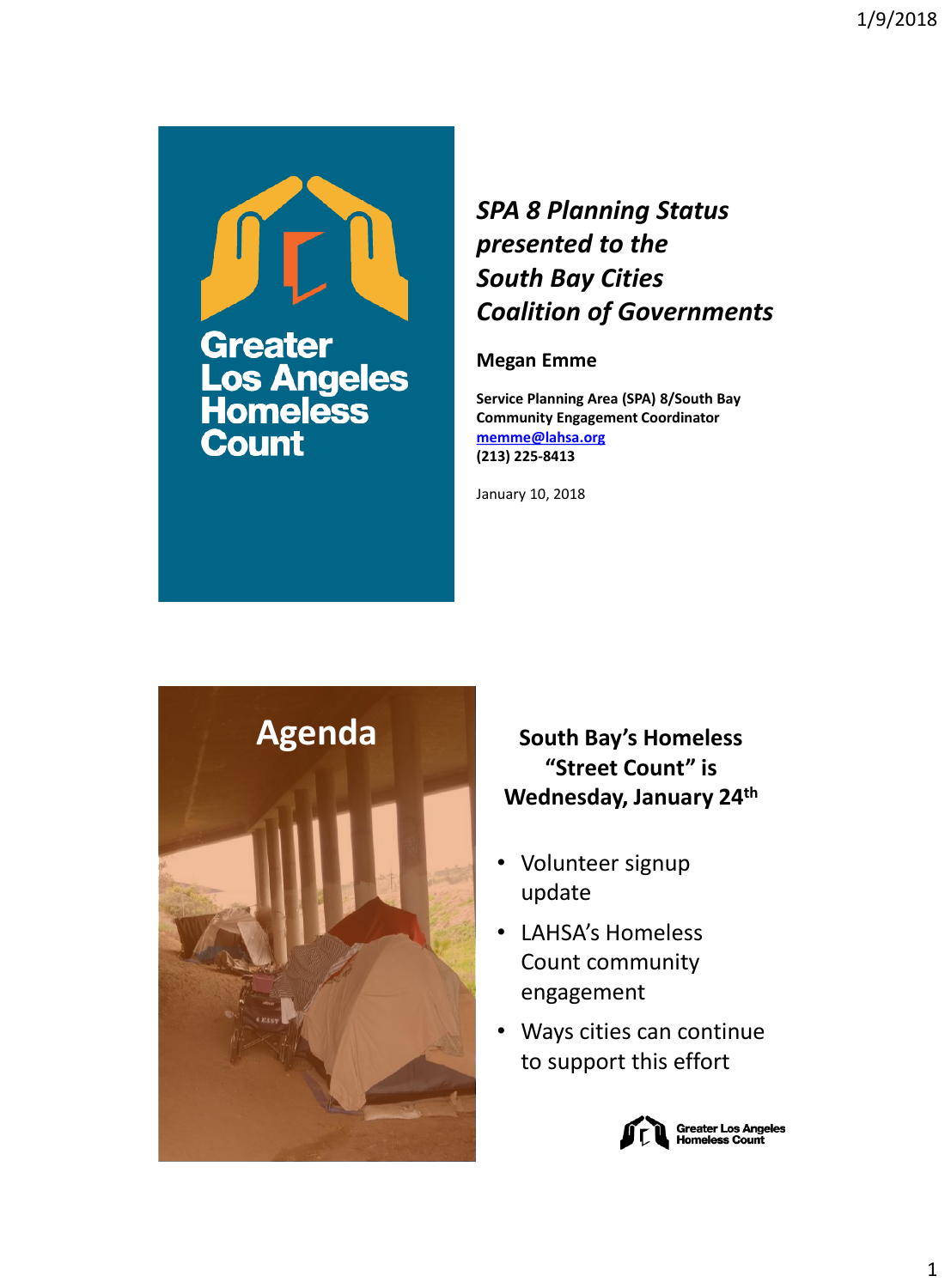# **Volunteer Signup Status**



- Historically, most volunteers sign up during the final week
- We always experience having walk-ons
- Typically have a 15-20% signup attrition rate
- Approximate minimum # volunteers is truly the absolute minimum – many more are needed





### **City Leadership Highlights & Volunteer Status as of 1-8-18**

| <b>City</b>             | <b>City's Homeless Count Involvement</b>                                                     | # Tracts | # Volun<br><b>Signed</b><br><b>up</b> | $~^{\sim}$ Min #<br><b>Volun</b><br><b>Needed</b> |
|-------------------------|----------------------------------------------------------------------------------------------|----------|---------------------------------------|---------------------------------------------------|
| <b>Avalon</b>           | Hosting deployment site, city staff providing<br>full site leadership, harbor master engaged | 1        | $\overline{4}$                        | 4                                                 |
| Carson                  | Hosting deployment site, city staff providing<br>full site leadership, Sheriff engaged       | 22       | 36                                    | 60                                                |
| <b>El Segundo</b>       | Police assisting with deployment leadership                                                  | 6        | 3                                     | 10                                                |
| Gardena                 | Hosting deployment site, police providing<br>full site leadership                            | 14       | 36                                    | 35                                                |
| <b>Hawthorne</b>        | City staff assisting with deployment site                                                    | 17       | 13                                    | 45                                                |
| Hermosa<br><b>Beach</b> | Hosting deployment site, city staff providing<br>full site leadership, police engaged        | 5        | 23                                    | 15                                                |

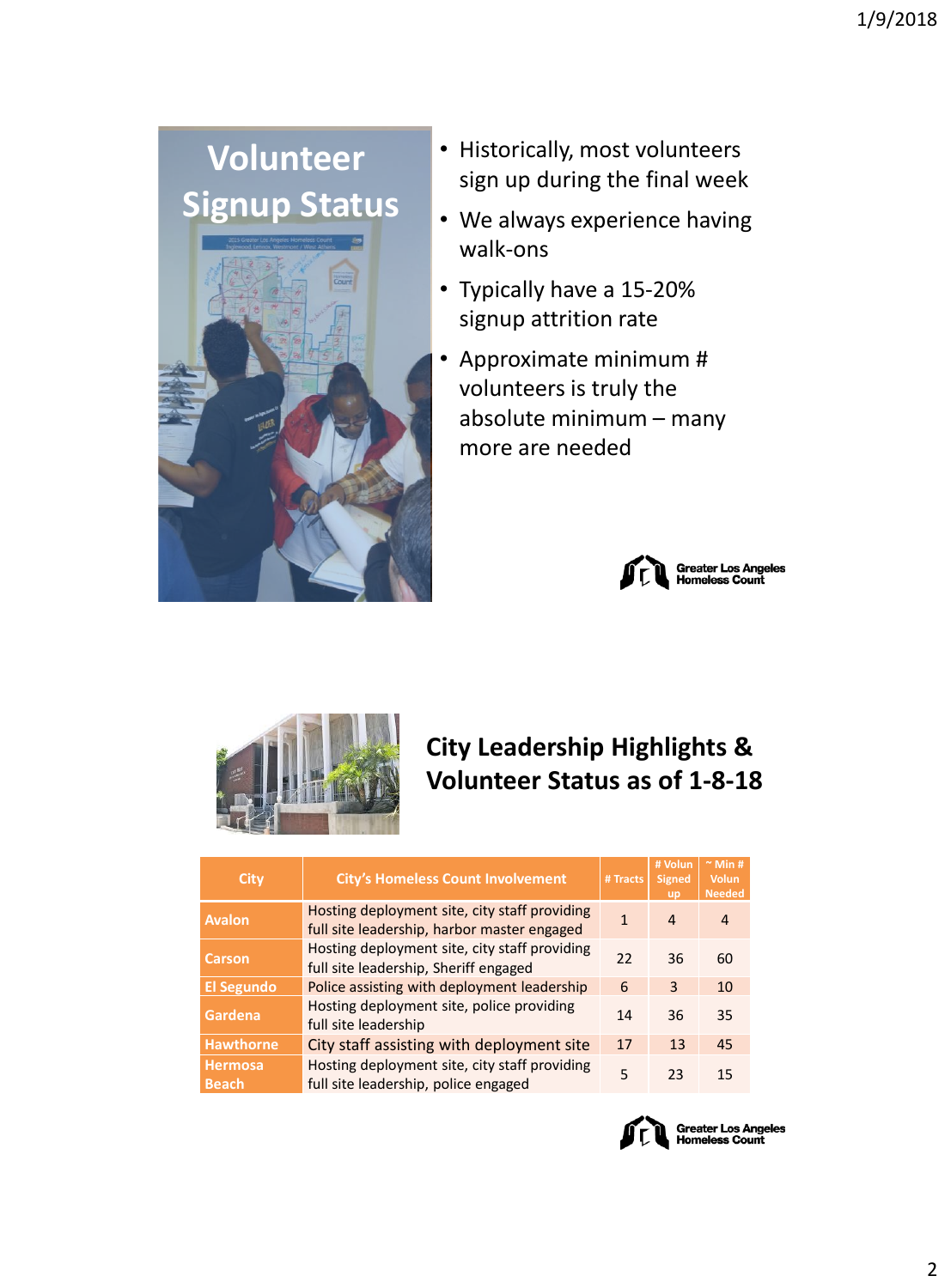

## **City Leadership Highlights & Volunteer Status as of 1-8-18**

| City                                                | <b>City's Homeless Count Involvement</b>                                                         | # Tracts | # Volun<br><b>Signed</b><br><b>up</b> | $~\sim$ Min #<br><b>Volun</b><br><b>Needed</b> |  |
|-----------------------------------------------------|--------------------------------------------------------------------------------------------------|----------|---------------------------------------|------------------------------------------------|--|
| Inglewood                                           | Hosting deployment site, police providing<br>full site leadership                                | 27       | 31                                    | 45                                             |  |
| Lawndale                                            | Hosting deployment site, city staff providing<br>full site leadership, Sheriff engaged           | 6        | 5                                     | 15                                             |  |
| <b>LA: Harbor</b><br><b>City, Harbor</b><br>Gateway | Neighborhood Councils providing volunteers                                                       | 15       | 16                                    | 35                                             |  |
| <b>LA: San Pedro</b>                                | LAPD hosting deployment site,<br>Neighborhood Council (CeSPNC) providing<br>full site leadership | 22       | 38                                    | 50                                             |  |
| LA:<br><b>Wilmington</b>                            | Neighborhood Council providing volunteers                                                        | 17       | 26                                    | 40                                             |  |
| Lomita                                              |                                                                                                  | 4        | 10                                    | 10                                             |  |
| <b>Greater Los Angeles</b><br><b>Homeless Count</b> |                                                                                                  |          |                                       |                                                |  |



#### **City Leadership Highlights & Volunteer Status as of 1-8-18**

| City                                      | <b>City's Homeless Count Involvement</b>                                                                            | # Tracts | # Volun<br><b>Signed</b><br><b>up</b> | $~^{\sim}$ Min #<br><b>Volun</b><br><b>Needed</b> |
|-------------------------------------------|---------------------------------------------------------------------------------------------------------------------|----------|---------------------------------------|---------------------------------------------------|
| <b>Manhattan</b><br><b>Beach</b>          | City staff site leadership support                                                                                  | 8        | 7                                     | 15                                                |
| <b>Palos Verdes</b><br><b>Four Cities</b> |                                                                                                                     | 16       | 3                                     | 40                                                |
| <b>Redondo</b><br><b>Beach</b>            | Hosting deployment site, city staff site<br>leadership support, police fully deployed                               | 13       | 22                                    | 35                                                |
| <b>Torrance</b>                           | Hosting deployment site, city staff site<br>leadership support, police deeply engaged                               | 31       | 42                                    | 65                                                |
| Unincorp.<br><b>Areas</b>                 | Primarily counted by South Bay Coalition to<br>End Homelessness (SBCEH), Coordinated<br>Entry System (CES) partners | 24       | 17                                    | 20                                                |